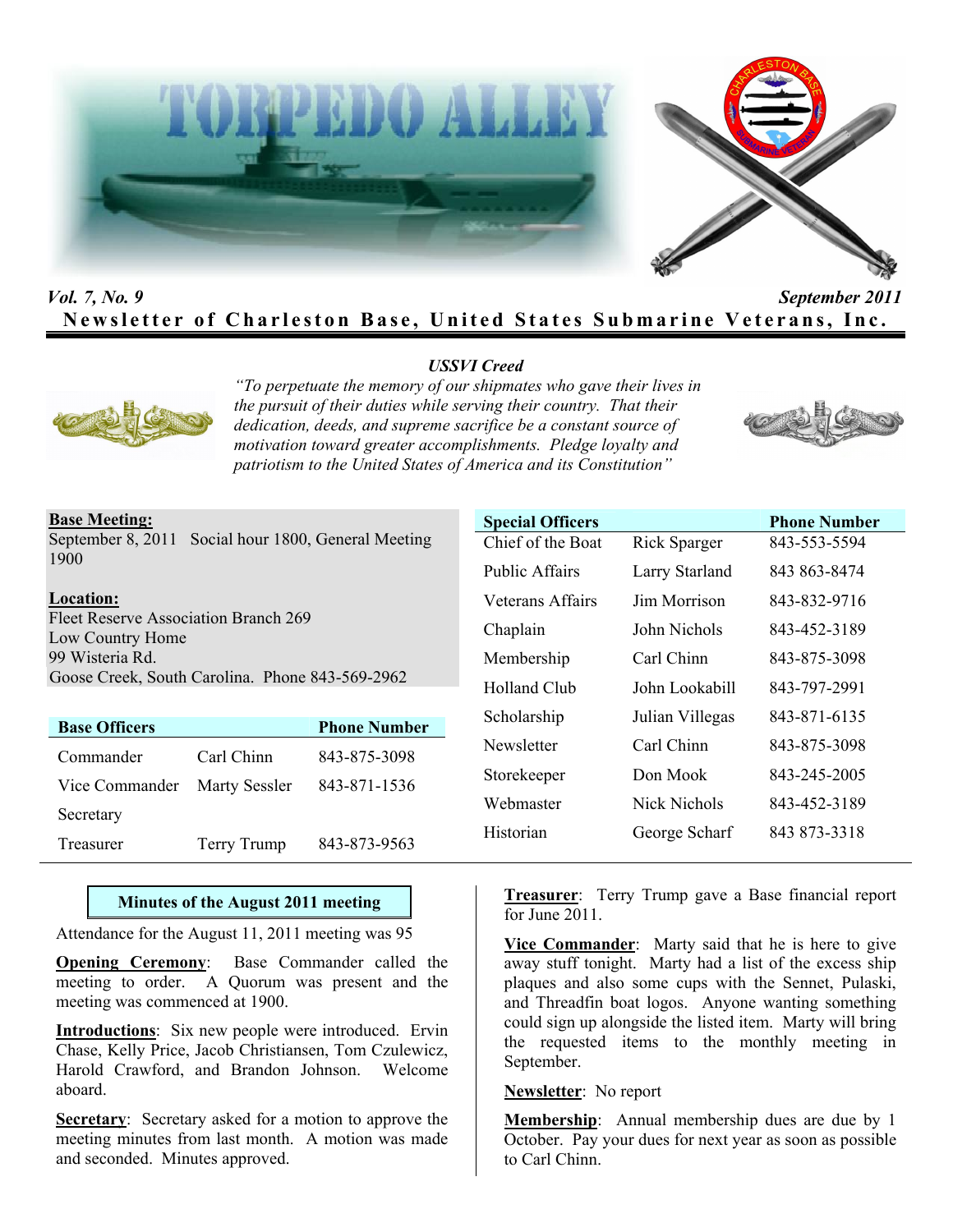**Storekeeper**: Don has patches that have been ordered and not picked up.

**Scholarship**: No report

**Public Affairs**: Larry Starland introduced himself as the new base PAO.

**Chaplain**: Discussion of Page 2 and Emergency Contact Info with personal papers.

• Fred Woodley's 10 month old grandson, Matthew, was in the hospital in July after inhaling some plastic wrap on baby food. He recovered quickly and is doing very well.

• QMC(SS) Joe Beasenburg departed on Eternal Patrol on July 9'h.Joe was not a member of Charleston Base. • Roger Rader had surgery on July 20'h for blockages due to scar tissue buildup in his colon. He has been released from the hospital and is at home recovering. • Walt Deal had back surgery on August 3rd at Roper. Surgery went well and he is at home recovering. • Rich Alkire was to have lung surgery on August 5th for the removal of a tumor and biopsy from his lung. During a heart cath test, he was found to have several bad blockages. The surgery turned in to a quadruple

bypass. He did well and was released today. He's at home recovering. BZs to Tom Lawson and Ralph Rohrssen for keeping me so well updated on Rich's condition.

• Pauline Stank, Ed's wife, is back home from Duke. She is still not able to eat anything and has difficulty speaking. Lungs are doing well and no sign of rejection. They were in Duke this week for a 3 month checkup which if it goes well she will be able to begin eating.

• Richard Cleeve is the care-giver for his wife, Erma. He would like everyone to know that she is doing OK and would be happy to be in your prayers. If you live in the Bonneau area or plan on being up that way give Richard a call and see if you can get by to see him. He is a long time member and initiated the base website. • Barry Wilson finished his second chemo treatment today. He has been diagnosed with Stage IV pancreatic and colon cancer. He is doing well but wants us to know he will not be around for some meetings. However he does plan on being at the Hog Roast in October and is very glad it is scheduled for his birthday.

• Jim Yates has informed me that he has been diagnosed with a cancerous mass on one of his bad kidneys. At an earlier age Jim had a kidney transplant so he now has three kidneys, 1 good and 2 bad. He had a doctor's appointment on Monday and is now scheduled for August 26th for surgery to remove the cancerous kidney. The doctor believes they will be able to remove it through laparoscopic surgery.

• George Scharf had some minor surgery on his face and is at home recovering.

• Rodney McKanna will be having surgery on August 30th to redo the stump and close an open wound. It is planned as an outpatient surgery in MUSC but he may have to stay overnight.

• Joe Civiletti is a Stimson shipmate of mine had some major hand surgery today. He will also possibly have cancer surgery in November.

• EMCM(SS) Retired James Gilmore, of Hanahan, departed on eternal patrol on Sunday, August 7'h the COB served with him on the Trigger in the early 60's. James was not a member of Charleston Base.

Please have your pictures taken for the web site and also go there to complete your Page 2 for the Chaplain. Several follow-ups were made on those who've had surgery or illnesses in the last couple of months along with the base sending additional cards.

If you know of shipmates or spouses from other bases who are having a difficult time, had surgery, etc. and would like for USSVI Charleston Base to send them a card please send their name and address to the Chaplain via email or phone call.

**Veteran's Affairs**: DAV (Disabled American Veterans) will have their service van at the VFW on Bellwright Road on 31 August from 0800 until 1600. Vets can apply/file for VA claims.

**Little David:** Rick Wise, Beetle Bailey and several other CB subvets participated at a dedication by the Berkeley County War Veterans at the Berkeley County Museum on 25 June.

# **Holland Club**: No report

**SUBVETS WWII**: Lee Allison introduced the WWII subvets that were present. John Hill, Willie Jones, Stacy Power, Bill Weaver and himself. Bill's nephew Byron Benson was also visiting with us tonight. Byron just graduated first in his class at EMA School. Lee has 2012 WWII calendars for sale  $\omega$  \$8. The profits will benefit the future upkeep of the Amberjack memorial. (This is the lost boat memorial located at Patriots Point in Mt. Pleasant). The Swamp Fox Chapter will meet at Ryan's in Summerville next Thursday, 18Aug2011, f

**Historian**: No report

**Recreation Committee**: No report

**District Commander**: No report

Fleet Reserve: 13 Aug (Saturday night) @ 1900 hours mortgage burning party. Any subvet can join the Fleet Reserve and are encouraged to do so, Larry Cox has plenty of forms.

**Chief of the Boat**: Rick said that he is known for two things. Number 1, he is loud and Number 2, he is a stew burner. He then thanked everyone for allowing him to be COB. TMC(SS) Retired Sparger told of qualifying on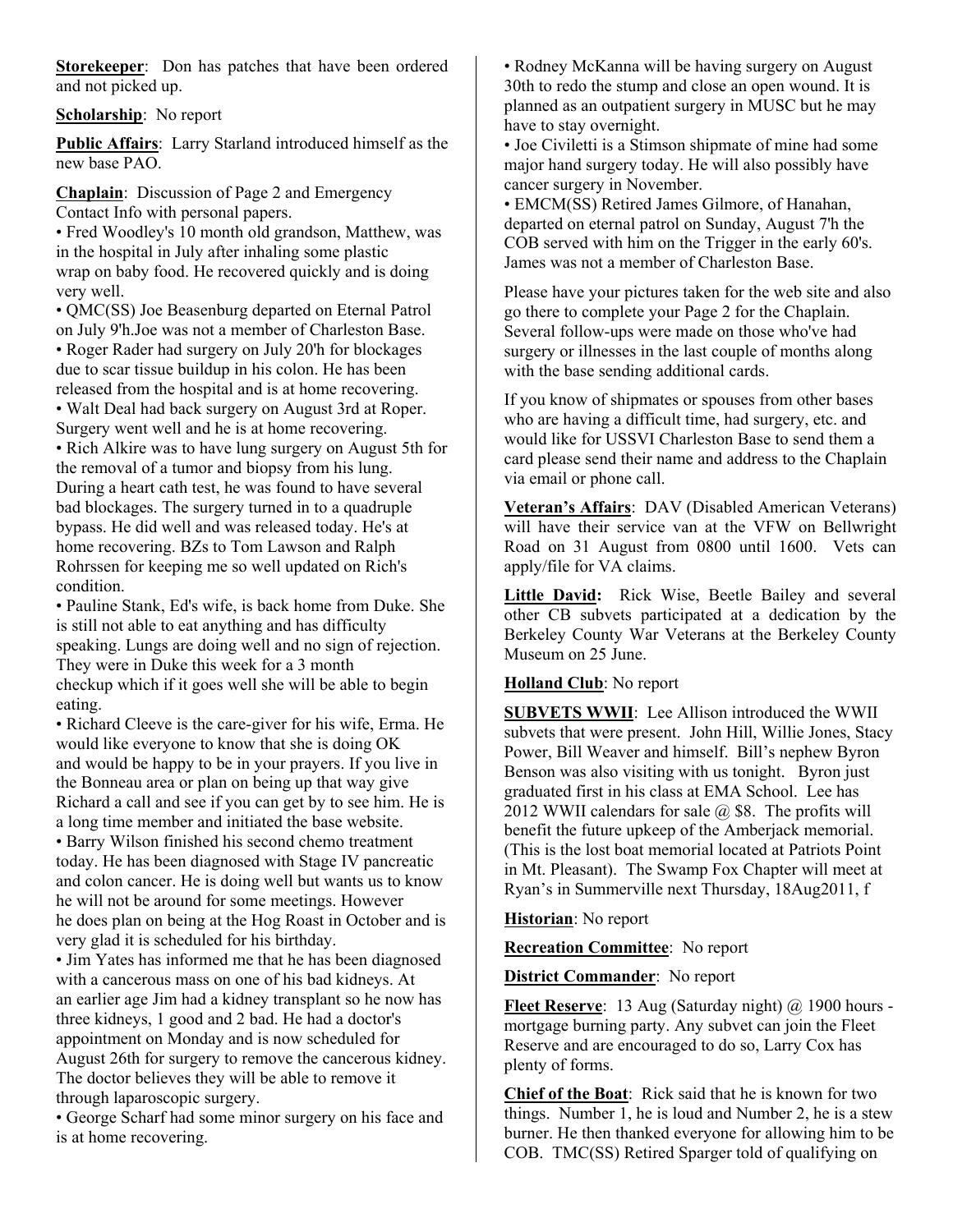the Trigger in 1965. He went on to ride 3 nuke boats before serving at the FTC training center in Charleston. Rick spent 14 years in the regular Navy and retired out of the reserves. The COB can be reached by phone or email, but requests that you call before 9 at night. Rick also would like to be able to draw on the experienced guys from CB as we go forward. The COB remarked that Charleston Base might be #2 in the nation in the number of members but Charleston is the BEST base. All base equipment has been moved out of the after battery with the exception of the ice machine, Amberjack bell and the solar battery charger. Bill Roberts is now storing the parade float at his place. Rick needs help with moving the ice machine next week. See him after the meeting if you are available to help with this task.

HOG ROAST - Rick held up the flier for the annual base hog roast (graphics by Carl Chinn) which will be held 22 October at Short Stay. There will be a large playground for all you nukes. Wrist bands will be supplied showing that you paid. Cost is \$5, kids under 14 are free. The reason that we are using Short Stay is that we are allowed to stay all night to cook. Neither Marrington nor the Air Base would let us stay overnight. There is a campground, bring your camper, or you can rent one of the villa's if you would like to camp. Bring a side dish, but no beans, rice, slaw, or hash. These will be provided by the base.

OYSTER ROAST AND PICNIC – will probably be held at Marrington (down the road from the nuke school). SAINT PATRICK'S DAY PARADE – Ken Hutchinson has agreed to pull the parade float to Savannah. EVENT HELP – We do not have a recreation committee. Help us with set up and give us a hand when asked.

*Undersea Warfare News* - information for a free electronic subscription will be forwarded by the COB.

**Base Commander**: The BC recognized Danielle Stout as the recipient of a USSVI national scholarship for \$950. Danielle is the daughter of member Jerry Stout. Jerry's other daughter, Rebecca, is a past recipient of both national and base scholarships. Carl asked about CB member Al Hansen and was told that Al had moved to Colorado and was not coming back.

A few members attended the memorial for submarine veteran EMCM(SS) James Gilmore (not a base member) to pay final respects. CB was asked to act as pallbearers by his son but this was covered by active duty navy. Our PA system is now being stored here at the Fleet Reserve, this is better for the electronics to be stored in a climate controlled environment. The base charter will be hung on the wall by Larry Cox and Larry Starland in this room where we hold our monthly meetings. The base access policy for borrowing of base equipment will remain the same. These items can be checked out from

any elected base officer or the COB and can be used for family reunions, etc. by base members.

**Nuclear Historian**: Rick Carlson explained that the Navy has gone smokeless. They do not smoke on the boats anymore. And just like second hand smoke, second hand nuclear radiation has its effects on nonnukes. Rick proved his point by asking the board members to remove their hats.

# **Old Business**: None

# **New Business**:

- 1. The base has rented a storage facility (10' x 23') for base equipment @ Mini Warehouses of Summerville at a discount cost of \$85 per month. The board recommends covering these costs with a quarterly billing to the base treasurer. Motion was made, seconded and approved.
- 2. The base has excess equipment that is not being used. The board of directors recommends donating to a church/scraping whichever is feasible. This includes five heavy 6' round tables that were hung in the pole barn, an electric comb binding machine that was given to the base by Lee Allison, old desktop copy machine. Motion was made, seconded and approved.
- 3. Parade float is in need of maintenance. We need to get it ready for the parade season and to be able to pull it safely to Savannah. This will require 6 new tires (3 axles); work on the brakes, bearings, etc. We have an estimate from Hill tire of \$428 for six new tires. We will also submit a charity form and may get some funds for these repairs. The board recommends that the base approve a motion to send float to a qualified shop to determine what it needs and perform the safety checks and work, cost NTE \$1,500. We will try to use the box of new bearings, seals, races, etc. that we already have. Motion made, seconded and approved.
- 4. We currently have 51 old metal folding chairs, of which 40 are in bad shape. These chairs are used for base events and loaned for boat reunions/ functions in the Charleston area. They are in many cases rusty and not suitable anymore for family and guests to use. The board has researched a good quality, heavy duty, plastic folding chair made by Lifetime products that will last and recommends that the base approve monies, NTE \$1,500, for this purchase. Discussion followed about chair costs. Several members asked time to research chairs and to go get bids. It was strongly recommended by the BC that we need a good heavy duty, lightweight chair and not necessarily the cheapest chair. The motion to approve money for this expense, NTE \$1,500 was made, seconded and approved with the agreement that we will allow the folks who desire to get additional bids before ordering.

**Good Of The Order**: Chris LaForce won the depth charge drawing and donated \$100 to the building fund.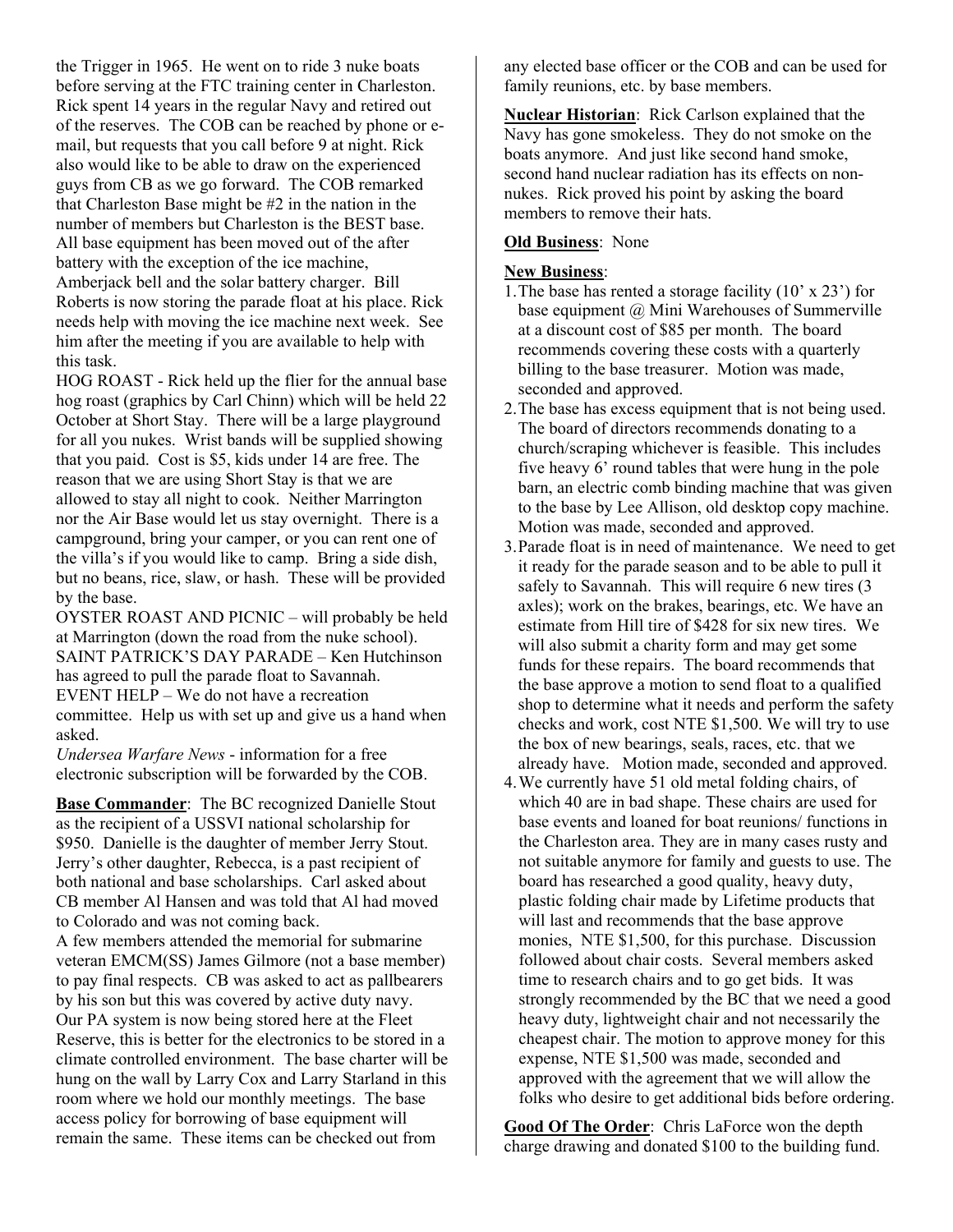Ed Stank talked about Duke University Hospital and the good care that his wife Pauline is receiving as a lung transplant patient.

Larry Starland requested that the new BC sit in the proper chair position at the board table.

Nick Nichols made a pitch for completing page 2 forms and noted the advantages on the back of the form for survivors and those left the task of handling end of life matters.

Meeting Adjourned: The Base Commander adjourned the meeting at 2008.



*"Don't tell mom I'm a submariner, she thinks I play piano in a whorehouse."* 





| <b>August Submarines Lost:</b> |               |                    |  |
|--------------------------------|---------------|--------------------|--|
| <b>USS</b>                     | SS 209        | September 9, 1943  |  |
| <b>USS Cisco</b>               | SS 290        | September 28, 1943 |  |
| $USSS-5$                       | <b>SS 110</b> | September 1, 1920  |  |
| <b>USS S-51</b>                | SS 162        | September 25, 1925 |  |

Run silent, run deep For freedom we fought to keep How we spent so many days Beneath the shimmering waves A terrible foe we fought And gave our lives; and freedom bought Now our souls forever lie Restlessly beneath the waves So silent now, so deep For it is not enough for you to weep For we shall not have died in vain Lest you forget for what we gave We gave our lives, freedom to save For if you forget our deeds Then we shall never sleep Though we lie so silent, so deep

*Al Alessandra, 2005* 



September 8 – General Meeting; social hour 1800, meeting starts 1900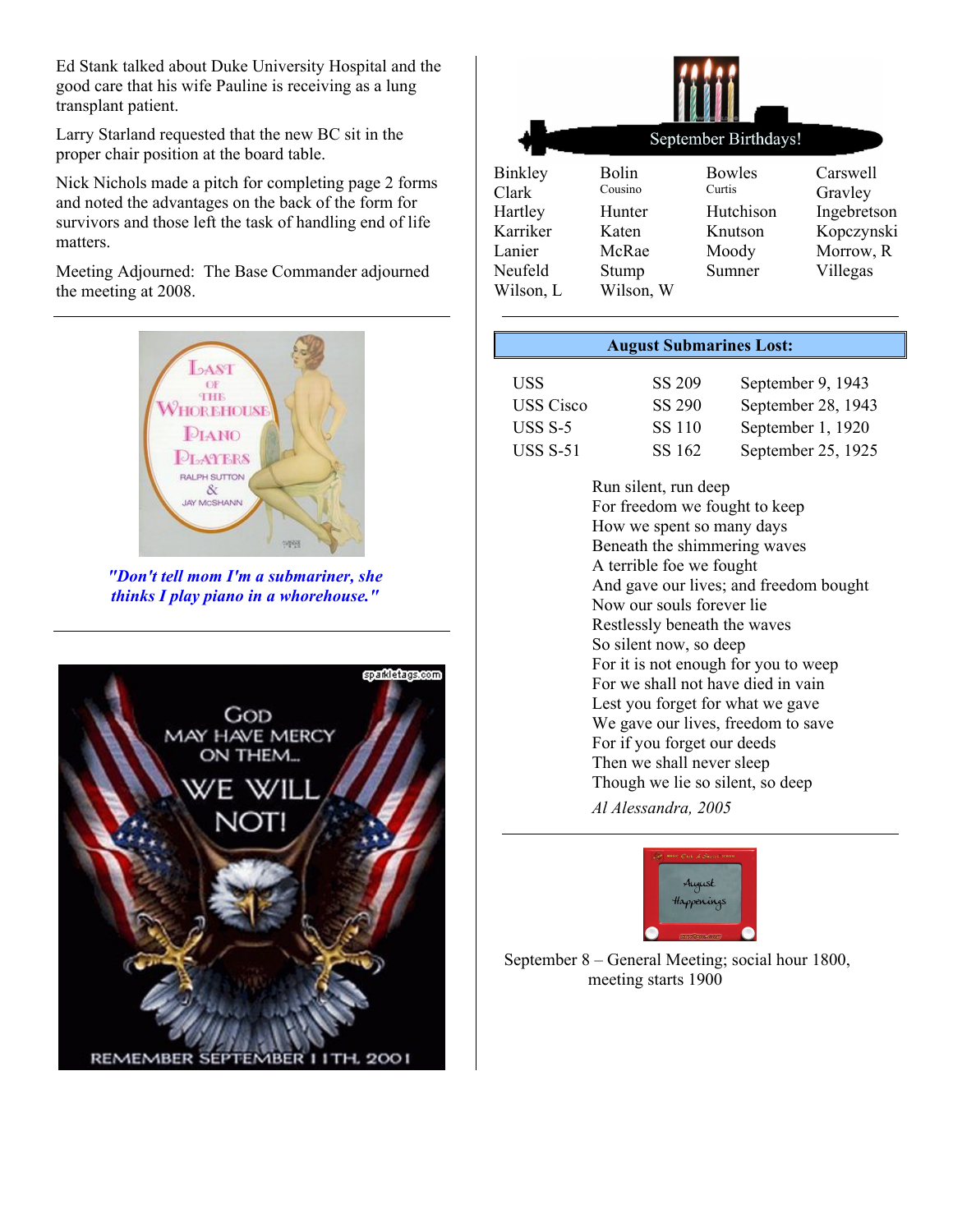#### **2012 USSVI Dues Are Due Soon**

2012 dues are due on 1 October 2011. Please pay your dues on or before 1 October.

Make checks payable to USSVI. Amount owed list will be at the meetings.

#### **"This Guy Was A Real Hero" Rear Adm. Rindskopf sank 15 enemy ships, served community**

The Capital Gazette, July 31

Best known for being the youngest officer in history to command a submarine, Annapolis resident and retired Navy Rear Adm. Maurice Rindskopf died Wednesday after a short illness.

He was 93.

Rindskopf is remembered for his leadership and his contributions to the community long after he retired from the Navy. In 2007, he received the elite honor of being named a Naval Academy Alumni Association Distinguished Graduate, placing him among ranks that include a president, a Super Bowl champion quarterback and an astronaut.

"This guy was a real hero," said Retired Adm. Leighton W. Smith Jr., who was honored as a distinguished

graduate the same year Rindskopf received the honor. "You can't say enough about him as an officer, as a gentleman, as a businessman, as a friend, as a person who contributed and who had such a love for the Naval Academy."

Rindskopf came to the Naval Academy as a 16-year-old in 1934. After being commissioned four years later, he soon was assigned to the USS Drum, a submarine stationed in the Pacific Ocean.

He was soon at war.

And when the submarine's commanding officer suffered an attack of gallstones, Rindskopf found himself commander of the sub at age 26.

He led patrols in the Pacific and was responsible for sinking 15 enemy ships and damaging 11 others. He later was a leader in antisubmarine warfare during the Cold War and eventually became the director of Naval Intelligence.

After retiring in 1972, Rindskopf and his wife, Sylvia, moved to Severna Park and he began working as an international marketing manager for Westinghouse. He also became active on county and state library boards. He put so much preparation and dedication into activities such as the Anne Arundel County Public Library Board of Trustees that president Joan Beck said she had no idea how distinguished a background he had.

Beck said she was floored when she learned what he'd accomplished during his Naval career.

"I guess the troubles you'd face on the library budget committee are quite small compared to commanding a submarine," Beck said.

Rindskopf was never one to boast about his record, but dedicated time trying to positively influence young people and give back to his community, Smith said. He was instrumental in creating a Class of 1938 endowment to support an annual forum to train midshipmen about being leaders in the military and the civilian world.

"The way he lived his life, he was such a balanced individual that really made him a role model for others," Smith said. "We may never know how many lives he influenced. That's his legacy."

Sylvia, his wife of 68 years, died last March. Together, they'd traveled throughout his career to duty stations in Washington, Long Beach, Calif., and New London, Conn., and overseas to Panama, Hawaii and Naples, Italy. Friends say Rindskopf was heartbroken by the loss of his wife.

Rindskopf's only granddaughter, Amy Rindskopf, remembers well the stories she'd hear from her grandfather.

"I remember as a kid, he'd take me to the Naval Academy to skate there or to a basketball game," she said.

He'd tell stories about commanding "the Drum" and how it was the first submarine to reach Pearl Harbor after it was attacked by the Japanese in 1941, she said. Just this past winter, Amy Rindskopf said she was her grandfather's date to the annual Submarine Ball. He energetically introduced her to handfuls of people. "He just loved to be involved," she said.

She was in Annapolis last week and said she was struck by a common theme about her grandfather as she went through what people wrote in some of his old yearbooks. "Everyone said he was well-liked, easy to get along with. It's a very special gift he had," she said. "He really believed if you are going to do something, you should do it right."

A funeral service will be held at 9 a.m. tomorrow at the Levy Chapel of the Naval Academy. A reception will follow from noon to 2:30 p.m. at BayWoods of Annapolis.

Rindskopf's ashes will be scattered from a submarine in the Pacific Ocean.

#### **"Fluid Cloak" To Help Submarines Leave No Wake**  New Scientist, July 29

SUPER-STEALTHY submarines may one day glide through the water without creating a wake, if a plan to channel fluid intelligently around objects can be made to work.

A vehicle moving through a fluid normally disturbs the medium in two ways. First, some of the fluid gets dragged along with the vehicle, sapping its energy and slowing it down. Second, a turbulent wake forms behind it where fluid rushes in to fill the vacant space. The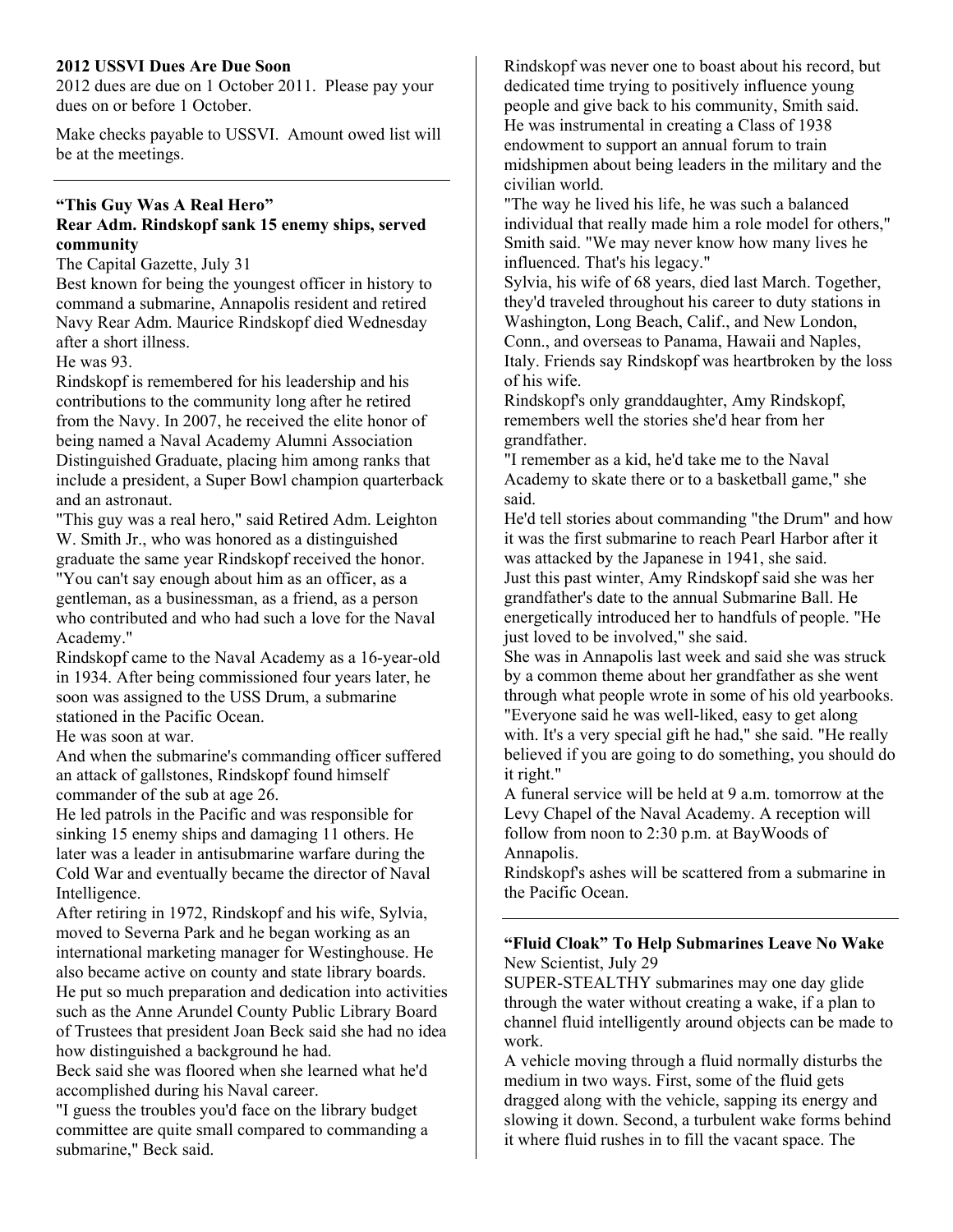churning fluid in the wake in turn creates noise that reveals the vehicle's presence.

But channelling the fluid around the object in just the right way could solve both problems at once. To do this, Yaroslav Urzhumov and David Smith of Duke University in Durham, North Carolina, propose encasing it in a mesh shell.

Crucially, the permeability of this mesh casing should vary from place to place to alter the speed of fluid flowing through it. This means that the shell and the object it contains would leave no lasting impression in the fluid - the fluid would exit the shell at exactly the same speed and in the same direction as it entered. They modelled the pattern of permeability needed to make a sphere undetectable in fluid. The pattern was complex, with some spots having to accelerate the fluid flowing through it. To do that, the researchers propose embedding tiny pumps in the material to boost the flow rate. Pumps that are mere millimetres across already exist for biomedical devices.

The overall effect of their pattern is to initially accelerate the incoming fluid near the front of the shell, then to let it slow back down to its original speed at the back of the shell before it exits (Physical Review Letters, in press). Since there is no net change to the motion of the fluid when the vehicle passes through it, there is no drag and no turbulent wake. The fluid closes seamlessly around the vehicle, as if it had never been there. "It's possible to have this structure glide through the fluid without disturbing it at all," says Urzhumov.

For the pattern in the mesh to work, there is a trade-off between the sphere's size and its speed. Steven Ceccio of the University of Michigan in Ann Arbor cautions that the "fluid cloaking" is only complete for small and slowmoving objects. For example, a vehicle 1-centimetre across could only stay drag and wake-free at speeds of less than 1 centimetre per second, he says: "If the object gets bigger, the [limiting] speed goes down even more." But Urzhumov says it might be possible to develop mesh patterns that will work for larger objects or different shapes. And he argues that the fluid-cloaking pattern in this study could still reduce drag and weaken the wakes of larger and faster vehicles, even if it does not completely eliminate them.

# **Activists, Lawmakers Renew Push To End Military's Ban On Women In Combat Roles**

Washington Post Blog, July 29

After 10 years of war, the work of women in the military is increasingly equal with that of men and yet, under a Defense Department policy, they are still technically barred from combat roles. That, some lawmakers, activists and service members fear, has meant their absence in the higher echelons of the force.

On Thursday, an overwhelmingly female group of lawmakers, activists and service members gathered on Capitol Hill as the Caucus on Women in the Military called for the removal of the policy, which states that women may not operate on the front lines of combat — "well forward on the battlefield" — or in places where they cannot be accommodated, long taken to mean environments like submarines.

The policy is based on a directive issued in 1994 by then-Defense Secretary Leslie Aspin. But times have changed, argued three congresswomen led by Rep. Loretta Sanchez (D-Calif.), and the wars in Iraq and Afghanistan no longer have front lines.

A woman patrolling in Basra or helping Afghan children learn the alphabet as part of an engagement tactic is as much in harm's way as anyone. Insurgencies can make every street and house part of the front line. Women have been kept out of combat roles in part because of reservations about whether they would be able to perform as well as men physically — say, pull a dead or wounded 250-pound colleague in full body armor off the battlefield, or serve with Navy SEALs. But because women are technically barred from combat, they are often denied recognition — from medals to benefits to psychiatric care -- of their work. This fall, noted Lory Manning of the Women's Research & Education Institute, a veteran herself, the first female submarine officers will go on their first missions. "It's widely known," added Manning, "that women in Iraq and Afghanistan have been attached to units rather than assigned to them, in many combat roles originally only done by men." Pointing out that much has changed since women officially joined the armed services — as an all-female nursing corps in the early 1900s — she called for the bureaucratic fudges currently seeing women serving in harm's way to be formalized. Earlier this year, the congressionally appointed Military Leadership Diversity Commission produced a report calling for the exclusion of women from combat to end, with the aim of allowing women to be better represented at in senior ranks.

Currently, there is only one female four-star general — Gen. Ann E. Dunwoody, who heads the Army's supply arm — and despite her responsibility for getting everything, "from beans to bullets to Band-aids" to the battlefield, she is unlikely to make chief of staff because she has never held a combat role, Greg Jacob of the Service Women's Action Network said Thursday. In the campaign to end the ban on women in combat roles, female service members are oftentimes not the loudest voices.

Jacob, who spent 10 years as a Marine, many of them as a trainer, sought to debunk some myths about women serving alongside men. Training female Marines made him realize that there was no reason all jobs should not be open to them, and that there was no evidence that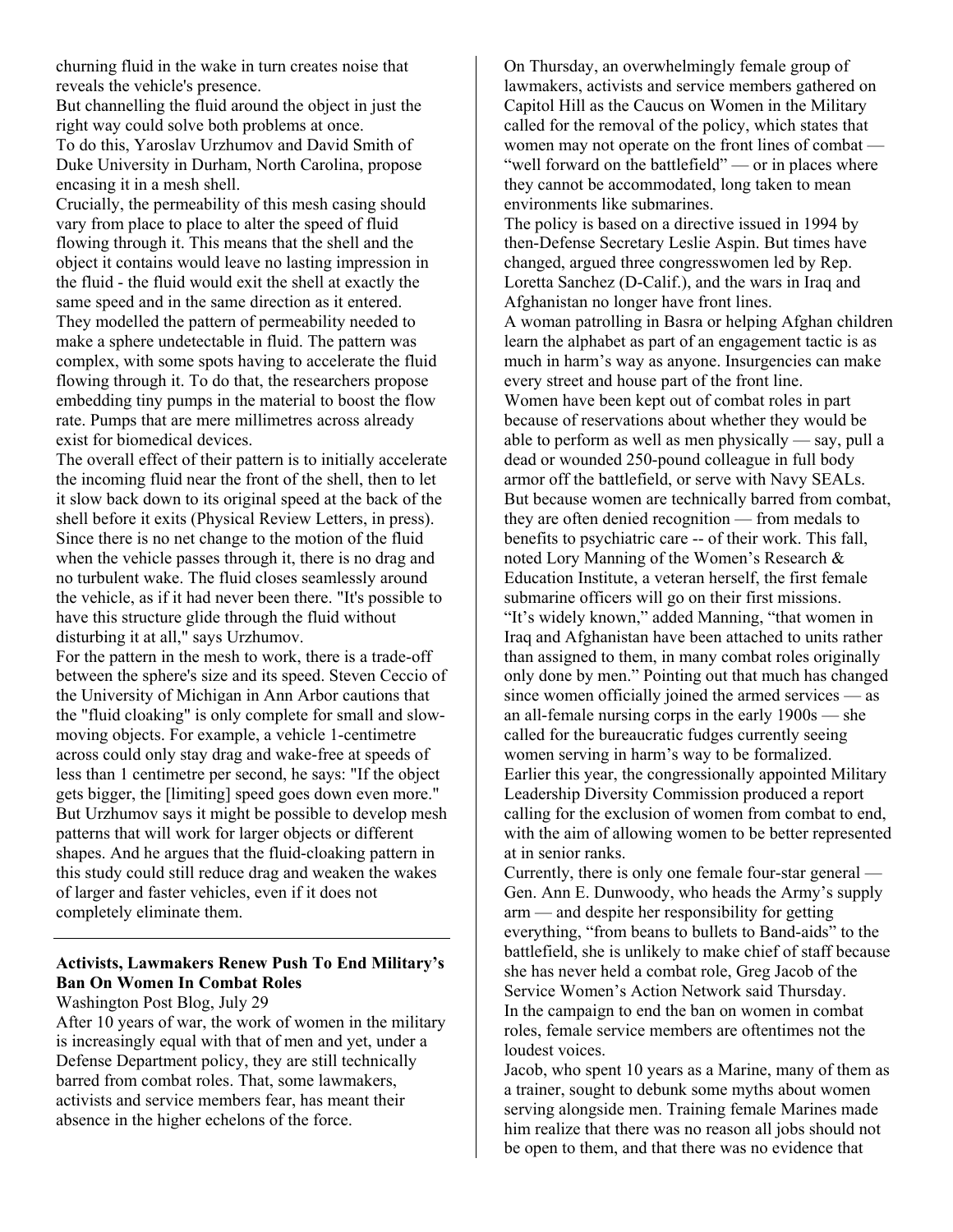they were more emotionally fragile or that they affected the performance of men.

"Men complain less [when working with women]" he said, "because they don't want to appear weak in front of them."

# **Buzz Creates A US Navy Solid-State Lighting Initiative**

Defense Industry Daily, August 8

In August 2011, Energy Focus, Inc. in Solon, OH received a \$23.1 million firm-fixed-price contract to design and manufacture "energy efficient, solid state lighting for general illumination on Navy ships to upgrade all the legacy lighting systems with new energy efficient, solid state lighting as part of the Navy's green initiative." Work on this first delivery order will be performed in Solon, OH, and is expected to be completed by Dec 1/11, while \$1.2 million will expire at the end of the current fiscal year, on Sept 30/11. This contract was competitively awarded on a best-value basis, with 3 offers received by the US Naval Surface Warfare Center, Carderock Division, Ship System Engineering Station in Philadelphia, PA (N65540-11-D-0009).

The SSL program actually began when a submarine sonar technician, irritated by the constant buzz of his LED bunk lamp, asked if the Navy could find an LED replacement…

The US Office of Naval Research's TechSolutions program took up the challenge, funding development and certification of a suite of LED fixtures that are direct form-fit-function replacements for all the T8W5 light fixtures currently used by the Navy, and can handle Navy shock tests and non-interference requirements. Energy Focus worked with ONR on the project, which offers a number of benefits beyond noise. Power consumption is just 50% of fluorescents' for the same lighting, the need to dispose of bulbs containing mercury is removed, and maintenance requirements are expected to be be near zero for the lights' expected decade of service.

Initial test installs included the Virginia Class submarine USS New Hampshire [SSN 778], the Harper's Ferry Class amphibious ship USS Pearl Harbor [LSD 52], and the Arleigh Burke Flt IIA Class destroyers USS Preble [DDG 88] and USS Chafee [DDG 90].

#### **Deep-Diving Submarine 'Triton' Introduced**  The News International, August 10

NEW YORK: An American manufacturer has created a submarine which is capable of reaching the deepest point of the ocean. The Triton 36,000 is capable of descending at a rate of 500 feet per minute which allows it to reach those parts of the ocean which have never been seen by man.

The submarine is capable of reaching depths of 35,800 feet which allows adventure seekers to see something they have never experienced before.

VIDEO: WWII Veteran Honors Fellow Lost Submarine Men With Geneology Research

Paul Wittmer, Manchester resident and WWII Veteran, shares his passion for restoring the records of those lost in submarine battles.

By Carlos Restrepo, townandcountry-

manchester.patch.com, August 10, 2011

World War II veteran, cancer survivor, author and Manchester resident, Paul Wittmer just released another book on geneology in July. Wittmer has a passion for tracing family history. In the above video, he tells Town and Country-Manchester Patch why he feels it's important to keep alive the memories of those lost during WWII.

The 87-year-old WWII submariner shares his motivation in this day-in-the-life photo slideshow.

Through his research, Wittmer has compiled records on more than 3,000 men lost in battle. Wittmer published his findings in several books available for purchased on his website.

Besides restoring the records of his fellow submarinemen, Wittmer also writes about his adventures during the war. His most recent book, Spyron, deals with a spy submarine squadron in southeast Asia during WWII. Video link:

http://townandcountry-

manchester.patch.com/articles/video-wwii-veteranhonors-fellow-lost-submarine-men-with-geneologyresearch#video-7280966

# **Patton Cologne**

The U.S. Army has released a cologne named for the World War II hero Gen. George S. Patton. The scent, dubbed simply "Patton," is the Army's licensed, official fragrance. The cologne was not initiated by anyone in the Patton family, but they took the news with good humor. Daughter-in-law Joanne Patton said, "It was a surprise to me. We'll wait to see how and why," she said, chuckling. "... I was surprised that a perfume for General Patton wouldn't be smelling like diesel fuel." Gen. Patton, who died in 1945, owned what is now Green Meadows Farm in Hamilton. His son, also a general named George, lived there until his death in 2004, and his widow, Joanne, still lives on the Asbury Street property. Patton cologne is made by California-based Parfumologie. A portion of proceeds from sales of Patton, and the scents Parfumologie has created for each branch of the armed forces (Riptide for the Coast Guard, Devil Dogs for the Marines and Stealth for the Air Force), are donated to the Veterans Administration. The line of colognes was first released in 2009, but made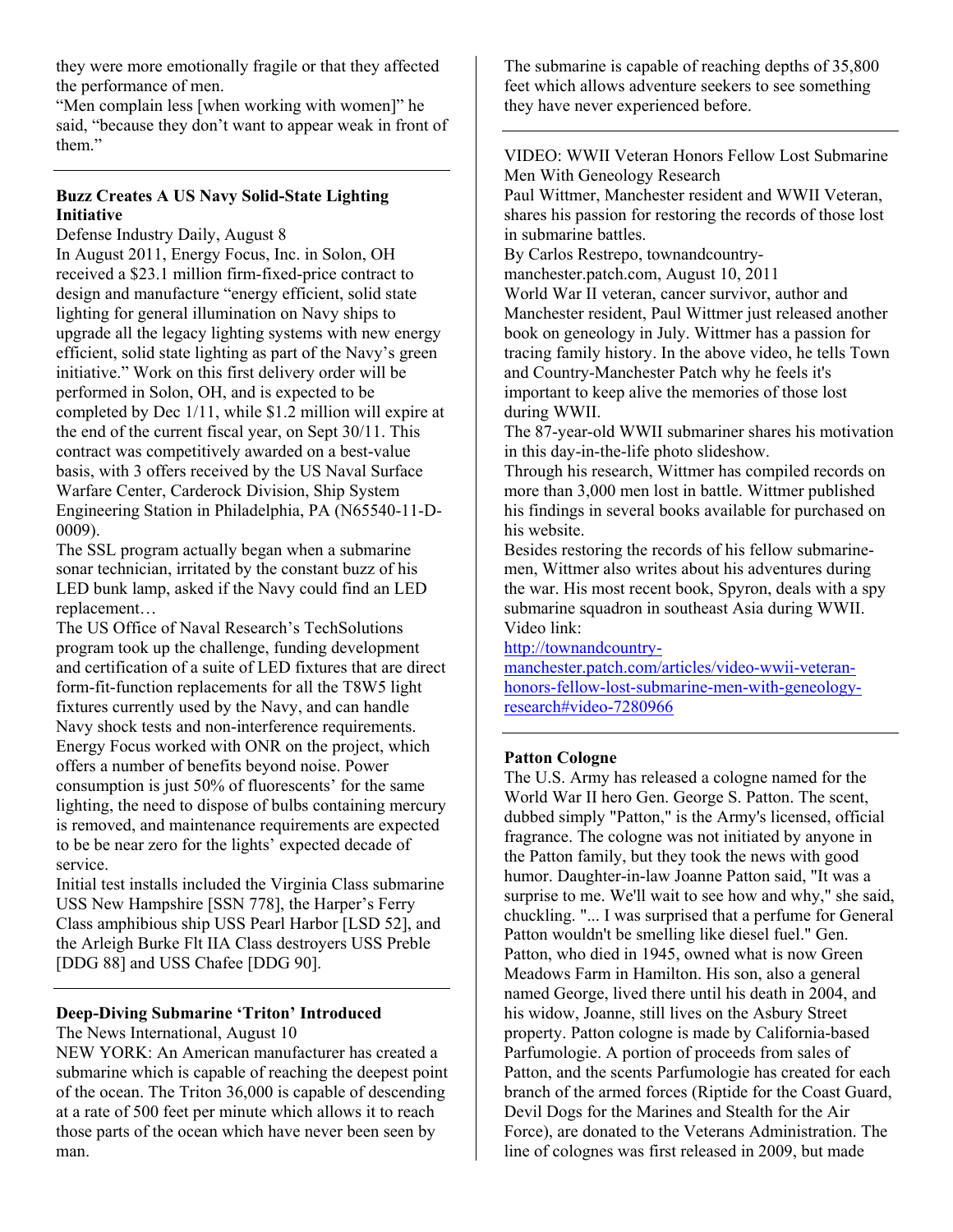news in AUG after the Patton cologne was mentioned on the Military Times news website. Patton is advertised as a woodsy blend of lavender, citrus, coconut, cedar, sage, tonka bean, bergamot and lime.

#### **Admiral Osborne Scholarship Fund**

We are offering a Charleston Base Challenge Coin for sale. ALL proceeds go into the scholarship fund. Coins only cost \$7 each for an additional \$1 is a protective plastic capsule. To get your coin(s) see Julian Villegas or Carl Chinn.



# **Tricare Nursing Home Coverage Update 03**

At some point in your life, you or a family member may need skilled nursing care, long-term care or both. You should understand what each term means and how they affect you. Under TRICARE, a skilled nursing facility is a facility with the staff and equipment to provide 28 skilled nursing, skilled rehabilitation or other medically necessary healthcare services, including prescription medications. Skilled nursing care isn't typically provided in a nursing home or a patient's home. For TRICARE to cover your skilled nursing facility admission you must meet the following criteria:

- You must be treated in a hospital for at least three consecutive days, not including the day of discharge;
- You must be admitted within 30 days of your hospital discharge (with some exceptions) to a skilled nursing facility;
- Your doctor's treatment plan must demonstrate your need for medically-necessary rehabilitation and skilled services; and
- The facility must be Medicare-certified and a participating provider.

Under skilled nursing care, TRICARE typically covers Medically-necessary skilled nursing care; Rehabilitative (physical, occupational, and speech) therapies; Room and board; Prescribed drugs and laboratory work; Supplies; Appliances; and Medical-equipment. The amount you pay varies, depending on your eligibility status and TRICARE option. Your costs are different depending on who you are and which health plan option you are using. To determine your cost refer to the chart at http://www.tricare.mil/costs. Medicare and TRICARE

have the same benefits, skilled nursing facility decision process and payment calculation method, except TRICARE doesn't limit the benefit to 100 days (after obtaining a Medicare claim denial). If you are Medicare and TRICARE eligible:

- For days 1 to 20, Medicare pays 100 percent;
- For days 21 to 100, Medicare covers all costs, except for the required Medicare copayment. TRICARE covers the copayment; and
- After day 100, TRICARE is the primary payer and you pay TRICARE beneficiary cost shares.

TRICARE covers medically necessary equipment costing more than \$100, such as wheelchairs, hospital beds, and respirators. You may buy or rent the equipment (whichever costs less). Send your doctor's prescription with your claim, specifying the type of equipment, why you need it and for how long. TRICARE won't cover general use equipment, such as air cleaners or whirlpool baths. Before getting durable medical equipment, check with your region's toll-free call center about rules and coverage limitations. TRICARE and Medicare will not pay for Long-term care. This includes support services for patients with a degenerative condition (Parkinson's, stroke, etc.), a prolonged illness (cancer) or cognitive disorder (Alzheimer's). A trained professional doesn't have to provide long term care and it may be given in nursing homes, assisted living facilities, adult day care centers or in your home. Long-term care services include help with the following: Walking; Personal hygiene; Sleeping; Using the bathroom; Dressing; Cooking/feeding; Medication; and Moving from a bed to a chair. All such care is your financial responsibility. So ask the facility whether you are getting skilled nursing care or long-term care. Ask your regional contractor or case manager about exceptions or partial exceptions to the "no coverage" guidance. For skilled nursing care and long-term care issues contact your TRICARE Service Center or your regional contractor.

Hospice care is available for terminally ill patients expected to live six months or less if the illness run sits normal course. A Medicare-approved program must provide the hospice care, which may include: Physician services; Nursing care; Counseling; Inpatient respite care; Medical supplies; Medications; Home health aide services; and Short-term acute patient care. TRICARE Standard pays the full cost of covered hospice care services, except for small cost-share amounts the hospice may collect for drugs and inpatient respite care. Check with your regional contractor for details. For more information, visit the TRICARE website http://www.tricare.mil/Factsheets/viewfactsheet.cfm?id= 258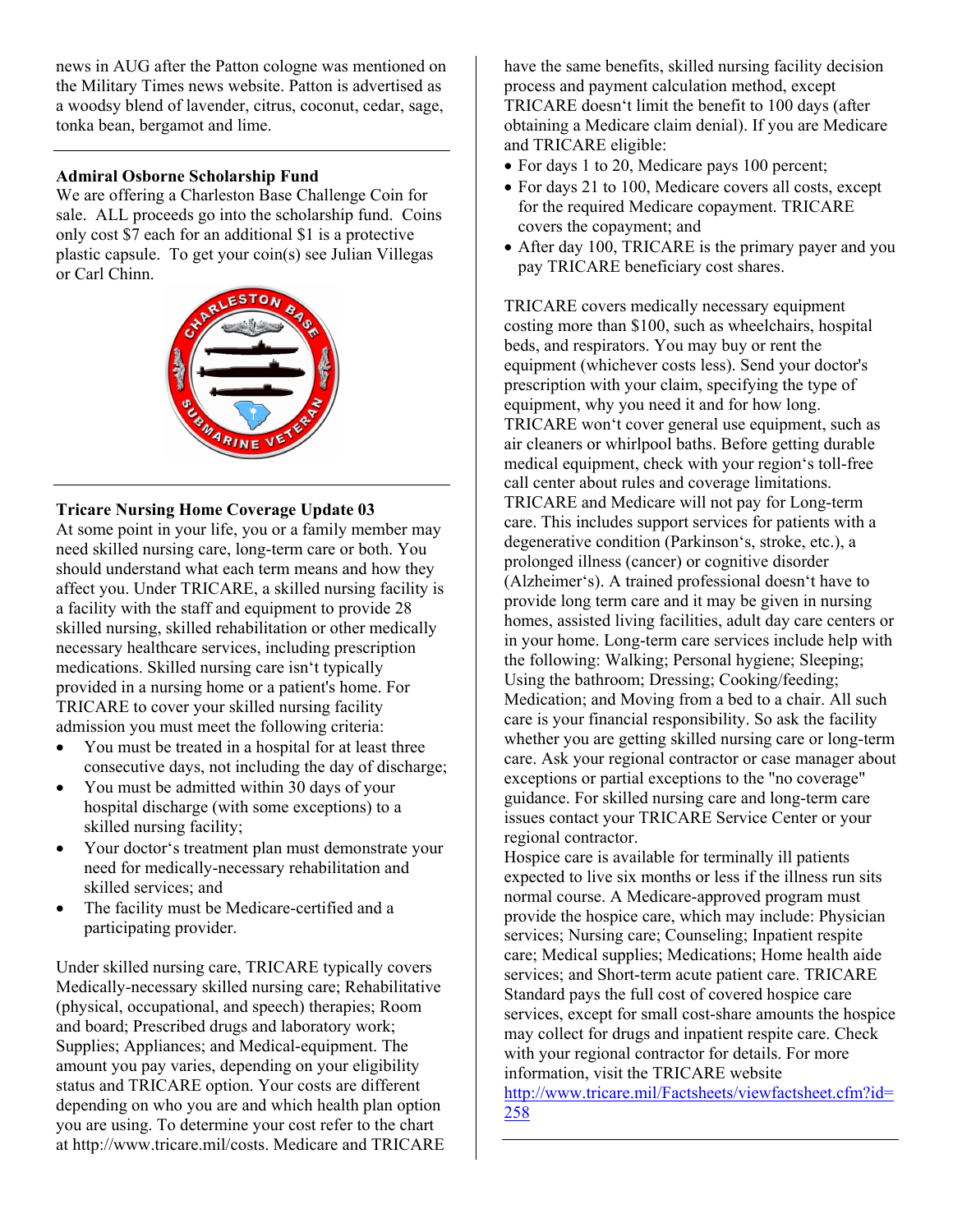# **Veterans Can Get Extra Social Security Earnings Credits**

Edward A. Zurndorfer, Certified Financial Planner Earnings for active duty military service or active duty training have been covered under Social Security since 1957. Active duty military service means an individual served on Active Duty, Active Duty for Training (ADUTRA) or was in the Reserves for any of the following United States military organizations: (1) Air Force; (2) Army; (3) Coast Guard; (4) Coast and Geodetic Survey (CGS); (5) Marines; (6) National Guard; (7) Navy; and (8) Commissioned Officer in the Public Health Service (PHS).

Social Security has covered inactive duty service in the armed forces reserves --- for example, weekend drills -- since 1988.

An individual who served in the military before 1957 -- for example, during World War II or the Korean War -- did not pay Social Security taxes on their military service compensation. But the Social Security Administration (SSA) gave special earnings credits to these individuals including those who attended a service academy. In particular, an individual who served in the military on active duty or who attended a service academy between Sept. 6, 1940 and Dec. 31, 1956 may be credited with \$160 a month in earnings for military service under the following circumstances:

- The individual was honorably discharged after 90 or more days of service, or was released because of a disability or injury received in the line of duty; or
- The individual is still on active duty; or
- The individual is applying for survivor's benefits and the veteran died while on active duty.

# Extra Earnings

An individual's Social Security retirement benefit depends on his or her Social Security earnings (wages or salary that are subject to Social Security payroll tax) averaged over his or her working lifetime. In general, the higher one's earnings, the higher the Social Security benefit. Under certain circumstances, special earnings can be credited to one's military pay record for Social Security purposes. The extra earnings are for periods of active duty or active duty for training. These extra earnings may help an individual qualify for Social Security or increase the amount of one's Social Security benefit.

Note that members of the military have paid Social Security taxes on their military compensation (base pay and bonuses, if any) since Jan. 1, 1957. Since 1988, inactive duty in the Armed Forces reserves such as weekend drills has also been covered by Social Security. Under certain circumstances, special extra earnings for periods of active duty from 1957 through 2001 can also be credited to an individual's Social Security earnings record for benefit purposes. The following is a summary

as to how the extra earnings for periods of active duty between 1957 and 2001 are applied:

- Any individual who served in the military between Jan. 1, 1957 and Dec. 31, 1967 will have the extra credits added when he or she applies for Social Security benefits. In particular, an individual will be credited with \$300 in additional earnings for each calendar quarter in which the individual received active duty basic pay -- a maximum of \$1,200 per calendar year of active duty.
- Any individual who served in the military between Jan. 1, 1968 and Dec. 31, 2001 automatically had \$100 in earnings added to his or her Social Security earnings for every \$300 in earned active duty pay up to a maximum of \$1,200 a year. But any individual who enlisted after Sept. 7, 1980 and who did not completeat least 24 months of active duty or a full tour of duty may not be able to receive the additional earnings. These individuals should check with the Social Security Administration for more details.

Any military service starting Jan. 1, 2002 will not result in earnings added to an individual's Social Security record.

What is the effect of this additional earnings credit for individuals who service in the Armed Forces between 1957 and 2001? Given that: (1) the maximum earnings credit per year is \$1,200; (2) an individual's averaged indexed monthly earnings (AIME) is based on an individual's 35 highest years of Social Security earnings; and (3) the primary insurance amount (PIA) - the amount of a Social Security monthly retirement benefit at full retirement age - is calculated based on the first 90 percent of an individual's AIME. The result: For every three years of military service between 1957 and 2001 an individual will receive an extra \$90 of monthly Social Security retirement benefits. For example, if an individual serves six years in the Armed Forces, the monthly benefit increases by \$180. Finally, it is important to note that in addition to retirement benefits, Social Security also pays survivor benefits to eligible family members -- spouses, former spouses, children and dependent parents. The amount of the survivor benefit is determined by the deceased family member's PIA. Therefore, if the deceased family member's PIA was increased as a result of military service, family members will also benefit as a result of the deceased's military service and increased PIA. When applying for Social Security benefits, those individuals who served in the military may be asked for proof of their military service. DD Form 214 will suffice, or specific information about one's reserve time or National Guard service should be sufficient.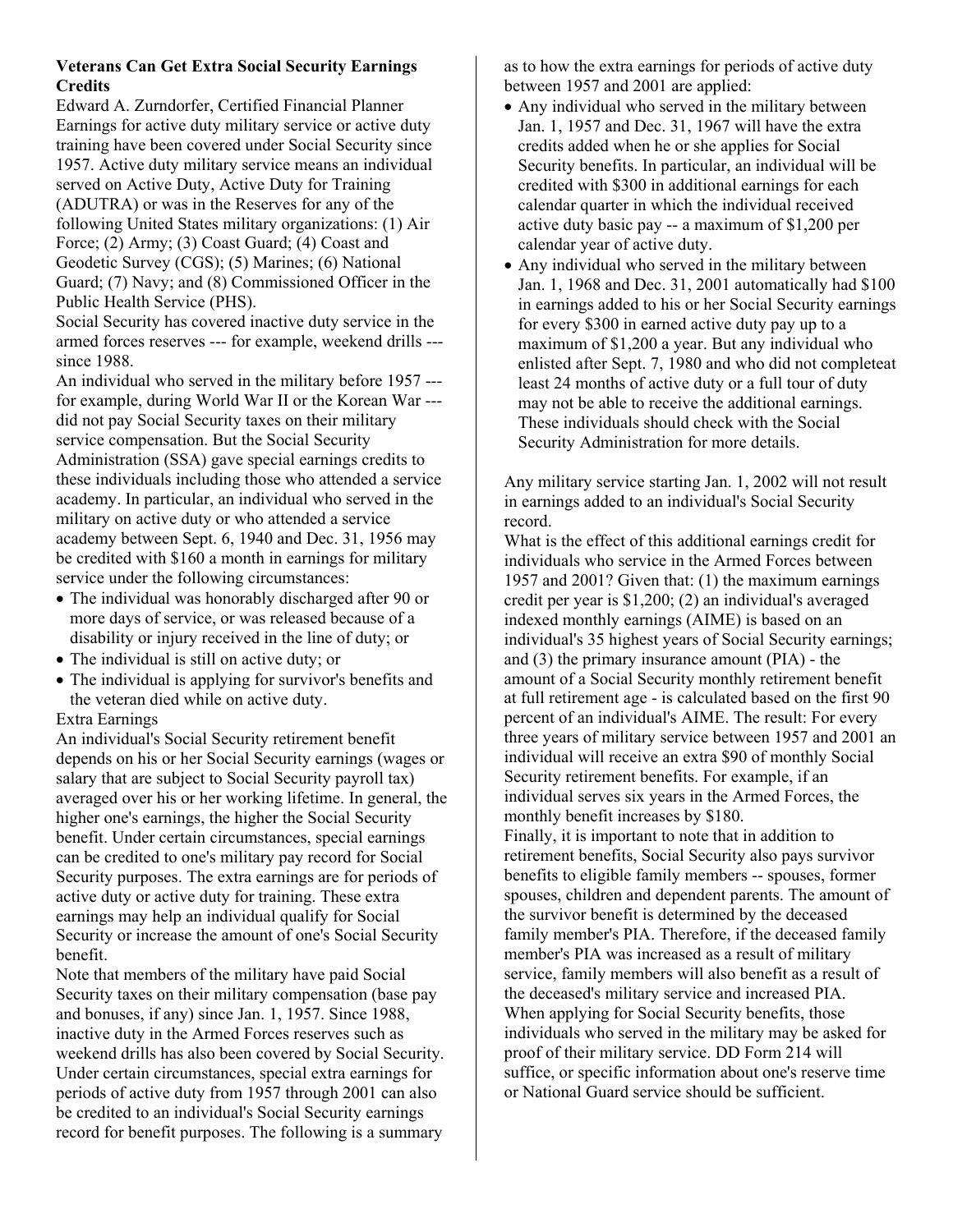#### **Military Retirement System Update 05**

- A sweeping new plan to overhaul the Pentagon's retirement system would give some benefits to all troops and phase out the 20-year cliff vesting system that has defined military careers for generations. In a massive change that could affect today's troops, the plan calls for a corporate-style benefits program that would contribute money to troops' retirement savings account rather than the promise of a future monthly pension, according to a new proposal from an influential Pentagon advisory board. All troops would receive the yearly retirement contributions, regardless of whether they stay for 20 years. Those contributions might amount to about 16.5 percent of a member's annual pay and would be deposited into a mandatory version of the Thrift Savings Plan, the military's existing 401(k)-style account that now does not include government matching contributions. A critical new feature would adjust those contributions to give more money to troops who deploy frequently, accept hardship assignments or serve in high-demand jobs. It would also give the services a new lever to incentivize some troops to leave or stay on active duty longer. The new proposal was unveiled 21 JUL by the Defense Business Board, the wellspring for many cost-saving initiatives adopted by the Defense Department in recent years. The new retirement plan would mark the biggest change in military retirement in more than 60 years and require approval from Congress. ―The current system is unfair, unaffordable and inflexible, said Richard Spencer, a former finance executive and Marine Corps pilot who led the board's eight-month retirement study. This alternative plan would ―enhance the ability of the service member to build a meaningful retirement asset [with] complete flexibility for their lifestyle or desires, Spencer said. It's unclear whether troops would have immediate access to all the retirement money or whether it would be partially or completely withheld until a traditional retirement age, such as 65. Under the current TSP, troops cannot withdraw money until age 59½ without incurring a significant penalty, except in certain specified circumstances. Fairness is a key factor, Spencer said. Along with saving the Pentagon money, the new plan offer significant retirement benefits to the roughly 83 percent of troops who leave service before reaching 20 years. Unlike other proposals to overhaul military retirement that would grandfather current troops, the board suggests that DoD could make an ―immediate transition to the new system, which would affect current troops quite differently depending on their years of service:
- Recruits. The newest troops out of boot camp after the proposed change would have no direct incentive to stay for 20 years and would not get a fixed-benefit pension. Instead, they would receive annual

contributions to a Thrift Savings Plan account and could leave service with that money at any time although under current rules, they can't withdraw the money until age 59½ without paying a penalty, except in certain specified circumstances.

- Five years of service. Troops would immediately begin accruing new benefits in a TSP account. If they remained in service until the ―old vesting date — the 20-year mark — they also would get one-fourth of the ―old plan benefit, or about 12 percent of their pay at retirement, as an annuity. If they separated, for example, after 10 years, they would walk away with no fixed-pension benefit but would have a TSP account with five years of contributions.
- 10 years of service. Troops would immediately begin accruing new benefits in a TSP account. If they remained in service for 10 more years, they would receive half of the ―old plan benefit, about 25 percent of their pay at retirement, as an annuity. If they separated after 15 years, they would walk away with no fixed-pension benefit but would have a TSP account with five years of contributions.
- 15 years of service. Troops would immediately begin accruing new benefits in a TSP account. If they remained in service for five more years, they would receive three-fourths of the ―old plan benefit, about 37.5 percent of their pay at retirement, as an annuity.
- 20 years and beyond. Troops who stayed in past 20 years would continue to receive annual TSP contributions.

The far-reaching proposal comes at a time of immense pressure on the military to cut spending and help reduce the national debt. President Obama has talked about cutting \$400 billion over the next 12 years, while some proposals gaining support on Capitol Hill would call for cutting more than \$800 billion over the same period. Military retirement costs have soared in recent years because of rising life expectancy. If not contained, they will eventually —undermine future war-fighting capabilities, Spencer said. A new system may allow the military to make rapid changes in the size and structure of the force. For example, troops with 15 years of experience are likely targets for downsizing, and this plan would provide them with a significant retirement benefit, Spencer said. The proposed change would have no affect on current retirees or disabled veterans. Most private-sector companies contribute 4 percent to 12 percent of base pay into an employee's retirement savings account. By comparison, the current military retirement benefit, for those who ultimately get it, amounts to a 75 percent contribution each year, the board said. The board considered keeping the current system with some major changes, but concluded that those changes would not save enough money or fix the fairness and flexibility issues. Those changes included withholding pension payments until a traditional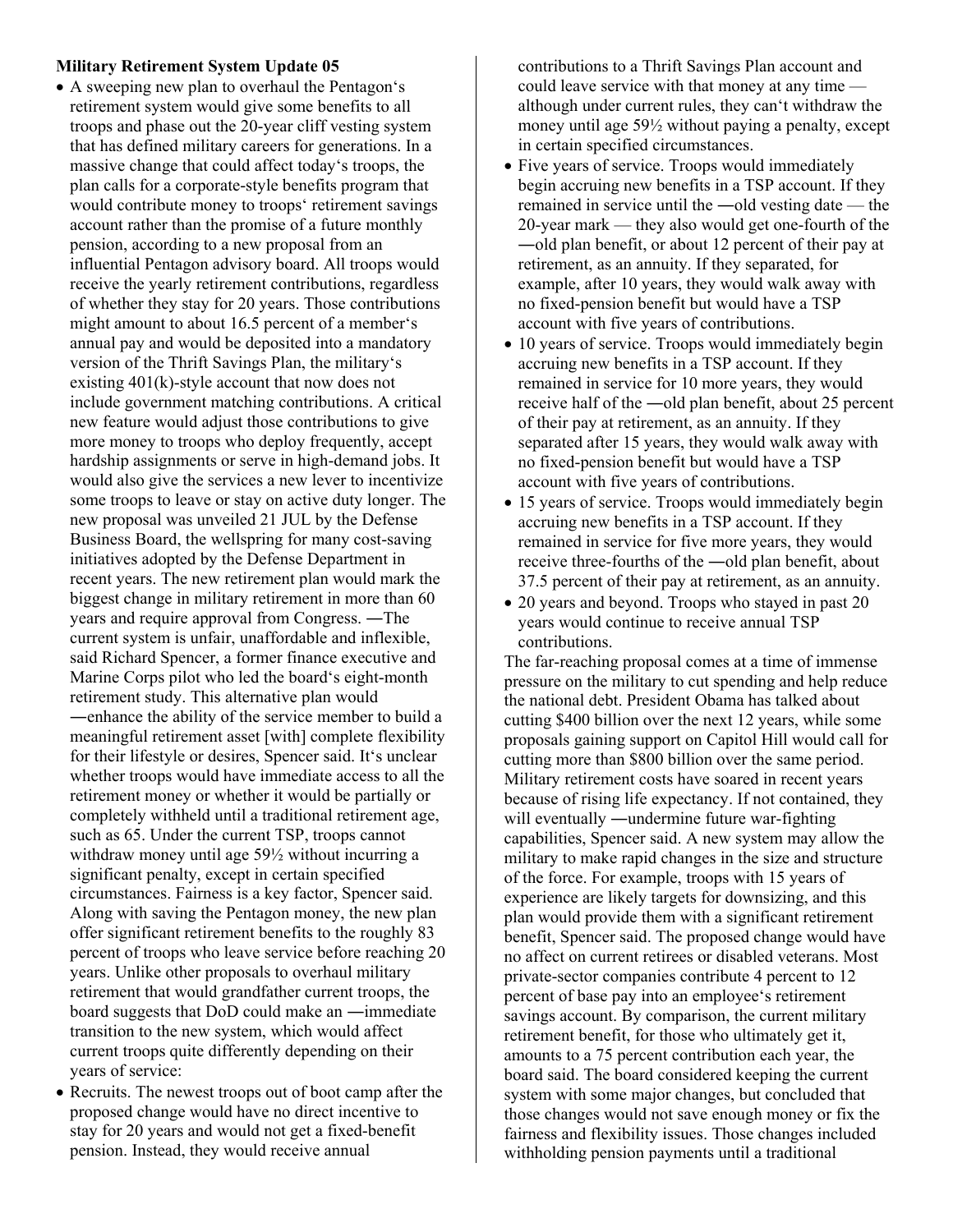retirement age; reducing pensions to 40 percent of regular pay rather than the current 50 percent; or calculating retirement pay based on the average pay over a member's last five years in uniform, rather than the three years under the current system. Those changes would save about \$254 billion over 20 years, the board said.

#### **Navy: Sub Crew Was Encouraged to Cheat**

Associated Press|by Michael Melia

HARTFORD, Conn. -- When the Navy discovered an exam-cheating ring aboard one of its submarines, it swiftly fired the commanding officer and kicked off 10 percent of the crew.

Navy officials describe the case aboard the USS Memphis as a rare lapse in integrity, but some former officers say the shortcuts exposed by the scandal are hardly unique to a single vessel.

The former submariners tell The Associated Press it is not uncommon for Sailors to receive answer keys or other hints before training exams. They say Sailors know how to handle the nuclear technology, but commanders competing with one another to show proficiency have made tests so difficult -- and so detached from the skills Sailors actually need -- that crew members sometimes bend the rules.

An investigation report obtained by the AP through a Freedom of Information Act request describes an atmosphere aboard the USS Memphis that tolerated and even encouraged cheating: Sailors were emailed the answers before qualification exams, took tests outside the presence of proctors and openly asked officers for answer keys. One Sailor told investigators that testtakers were encouraged to "use their time wisely" during breaks, insinuating that they should look up answers to exam questions.

A submarine force spokeswoman, Navy Cmdr. Monica Rousselow, said the Navy holds its officers and crew to very high standards and denied that cheating is rampant. "The evidence we have shows that it's very rare," said Rousselow, who is based in Norfolk, Va.

But three former officers said the episode aboard the Groton, Conn.-based Memphis was an extreme example of shortcuts that occur aboard many of the roughly 70 American submarines in service.

One of the former officers, Christopher Brownfield, wrote in a book published last year that his superiors aboard the USS Hartford urged him to accept an answer key to pass a nuclear qualification exam. He said other crew members received answers by email, and the sub's leadership ignored him when he complained about cheating.

"It was almost universal," Brownfield said in an interview. "I don't know anybody on the ship who could have passed that exam without cheating on the first try."

As an instructor at the Navy's submarine school in Groton in 2005, Brownfield said he heard from members of roughly a dozen other crews that cheating also took place on their boats. He blamed pressure to hit everhigher performance targets.

"They've expected more and more paperwork, with higher levels of compliance, and over time those expectations diverged from what people are actually doing," said Brownfield, who is now researching nuclear sustainability as a graduate student at Columbia University. "In the nuclear department, the test became so difficult it really had no bearing on what people were doing on a daily basis."

Two other former submarine officers who spoke to the AP on condition of anonymity for fear of losing connections to the Navy said that cheating is pervasive. "Most people have great integrity except in this one area. On a lot of boats, they'll bend the rules and try to juice the results," said one former officer. He said it was not unusual for crew members on his submarine to receive hints to study particular areas before exams. As an instructor at the submarine school, he said he learned of similar practices on other subs.

Submariners have to make it through rigorous, highly technical training and testing before going to sea. Once deployed, they face more exams to test their knowledge and preparedness for worst-case scenarios. Low scores can lead to consequences up to removal from a sub, and hurt the overall rating of the crew.

The scandal aboard the Memphis broke in November when Navy brass learned that an answer key to one such test had been discovered in a junior officer's email. The sub's commanding officer, Cmdr. Charles Maher, was relieved of duty within two weeks. He wasn't accused being involved in the cheating, but the Navy said he fostered an environment that failed to uphold the expected standards of integrity. He did not respond to messages left by the AP.

Of the 13 crew members who were punished, only three returned to the Memphis for its final deployment. The other crew members were reassigned, kicked out of the Navy or are awaiting possible dismissal, said Navy Lt. Jennifer Cragg, a submarine group spokeswoman at Naval Submarine Base New London in Groton. The 33 year-old submarine was decommissioned in April. John Fischer, a former officer who used to help oversee exams from a Navy base in Washington state, said the tests are about much more than the knowledge displayed by individual test-takers. Officers aboard each sub create their answer keys, and the process is meant to sharpen the superiors' skills as well. He said the exams are supposed to be difficult, with a certain number of failures designed in to identify areas for improvement. He said the collegial atmosphere aboard a submarine, where exams are administered by fellow shipmates and even friends, could be a factor in the cheating.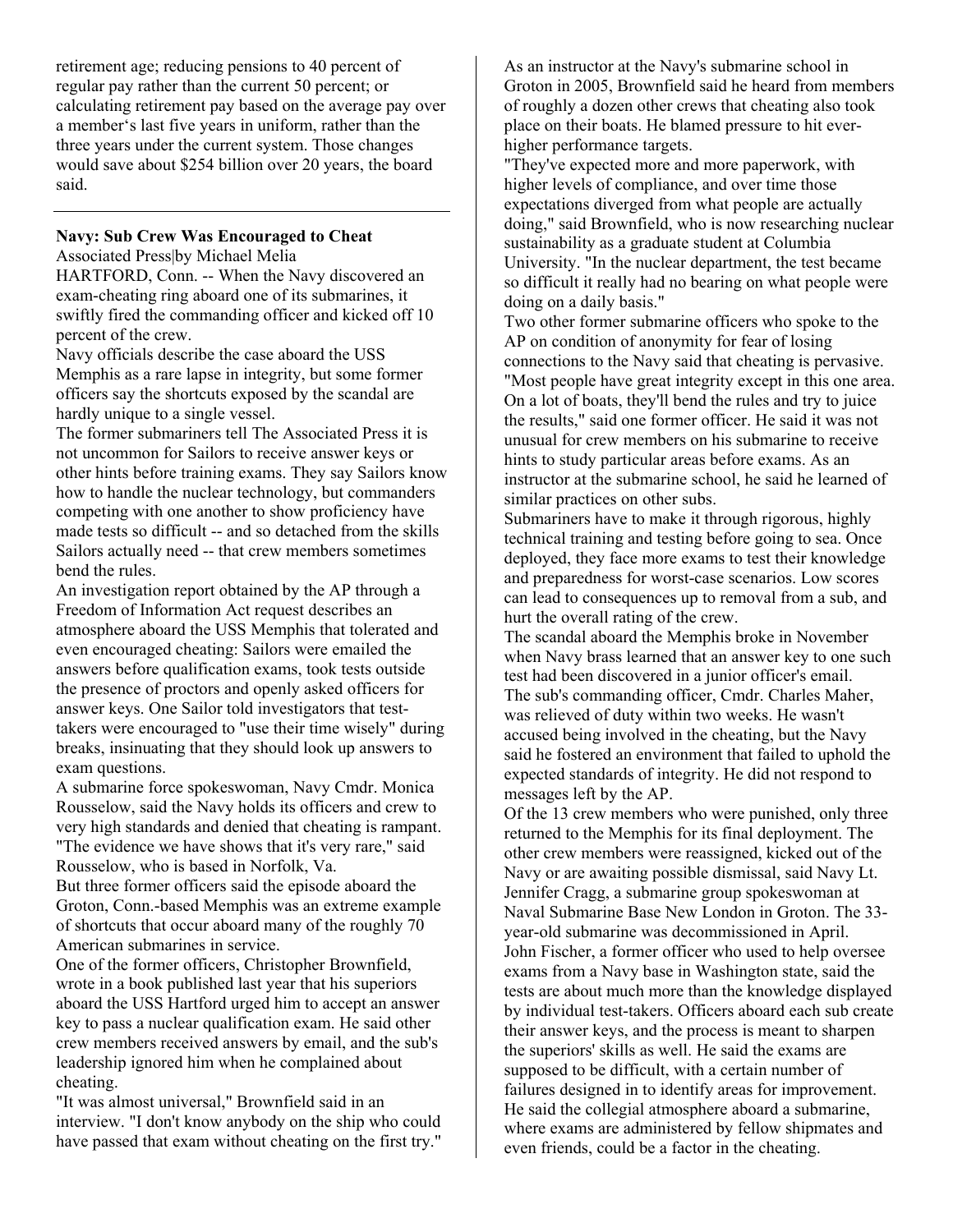"If you get one guy in there who doesn't have the integrity to do the right thing, then it can progress really easily," said Fischer, who now works as a manufacturing engineer.

Like the other ex-officers interviewed for the story, Fischer said the safety of the reactors is not in question. A spokesman for Naval Reactors, the agency that oversees the Navy's nuclear propulsion program, said the Navy works diligently to understand the root causes of any cheating case and to make changes. Spokesman Thomas Dougan said that out of 16,000 nuclear-trained officers and enlisted Sailors taking several exams annually, there are on average one or two cheating cases per year that result in the removal of nuclear qualifications. Most cases involve only a few Sailors, he said.

Dougan said the written exams are one of several measures used to assess the effectiveness of a continuing training program, and the kind of cheating that occurred on the Memphis would not put the ship or reactor plant at risk.

He said commanders use other measures, including supervisors' observations, drills and oral exams, to assess how well-trained crews are.

On the Memphis, the Navy investigation concluded that some of the mechanical operators decided to cheat partly because problems with the exam's design prevented questions from lining up with the expected answers. Five of eight Sailors stopped using the answer keys after the problems with the exams were addressed, the report said. It suggested that the exam program could be improved by requiring that all qualification exams be proctored. In light of the scandal, Rousselow said squadron commanders and commanding officers have been encouraged to make any changes that might be necessary to prevent such cheating. She said the Navy was leaving it up to commanders to determine what steps if any should be taken to implement lessons learned from the Memphis.

#### **No Changes to Military Retirement Anytime Soon, Officials Say**

Mon, 15 Aug 2011 15:04:00 -0500 By Jim Garamone American Forces Press Service WASHINGTON, Aug. 15, 2011 - The military retirement isn't going to change any time soon, Defense Department officials said. "There's no immediate plan to affect retirement," Navy Adm. Mike Mullen told service members at Kandahar Airfield, Afghanistan, July 31. The chairman of the Joint Chiefs of Staff said any changes to military retirement should be studied carefully and should be "grandfathered" so the military doesn't break faith with those in the service.

Pentagon officials are reviewing all areas of the defense budget, and the goal of the review is to "inform the decisions and strategies that we have to make," Defense Secretary Leon E. Panetta said Aug. 4. "So that's going to be key to what decisions we make and what areas we look to for savings," the secretary added.

In support of the department's efficiency initiatives, a small group of Defense Business Board members was tasked to develop alternative plans To the current military retirement system. The group briefed its findings and draft recommendations to the full board during their July 21 quarterly meeting. The full board approved the recommendations, and the group will issue a final report by the end of this month.

The Defense Business Board provides DOD's senior leaders independent advice and recommendations "on effective strategies for the implementation of best business practices on matters of interest to the Department of Defense," according to Pentagon officials.

Meanwhile, a Pentagon spokeswoman said, officials are reviewing the board's recommendations.

"Any recommendation to change the military retirement system must be approached with thoughtful analysis, to include considerations of impacts to recruiting and retention," Eileen Lainez said. "While the military retirement system, as with all other compensation, is a fair subject of review for effectiveness and efficiency, no changes to the current retirement system have been approved, and no changes will be made without careful consideration for both the current force and the future force."

# **Richardson: Navy Considering SSGN Payload Module On Virginia-Class Subs**

By Dan Taylor, Inside Defense, Aug 25, 2011 The Navy could place a guided-missile payload module aboard a Virginia-class attack submarine hull as a way to replace the four modified Ohio-class SSGN subs when they go out of service, Vice Adm. John Richardson, commander of submarine forces, told reporters today. While the Navy wouldn't be able to put an entire SSGN payload on the smaller Virginia-class hull, "a smaller version of that would be this payload module, and then you recover the volume by stretching the number of Virginias or something like that," Richardson said at a Pentagon briefing.

He cautioned that such a payload is not a program of record, and no formal decision had been made yet. The Navy will need to figure out what to do about the SSGNs in the next five to 10 years, however, he said. "The payload volume is something we'd like to have," he said. "How we get that, there's a number of different options right now."